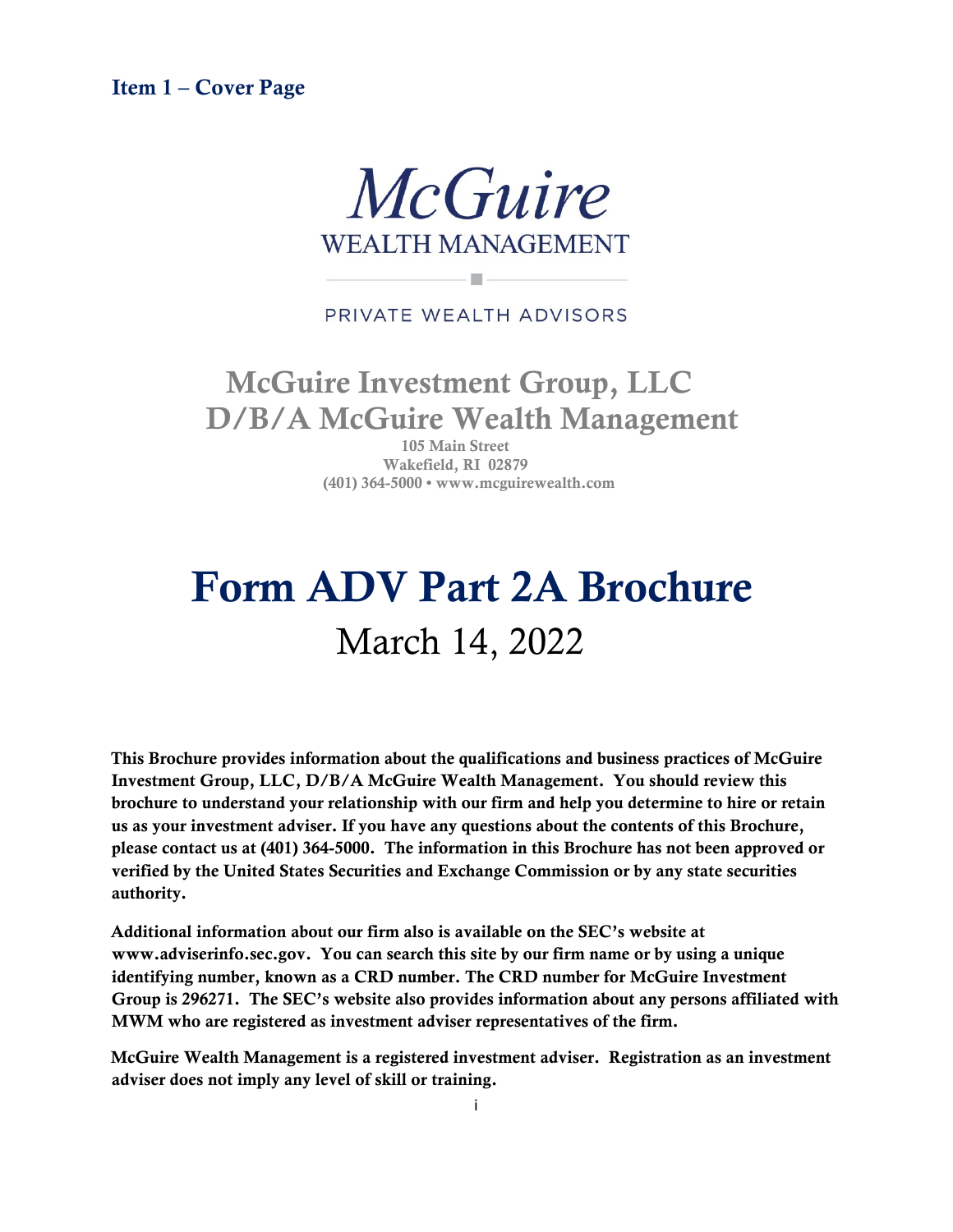# <span id="page-1-0"></span>Item 2 – Material Changes

This section of the Brochure discusses material changes made to this Brochure since the date of our last annual update in March 2021. Below is a summary of those changes:

#### • Item 7: Types of Clients

The firm has increased its minimum investment amount to \$2,000,000 for wrap program services.

We encourage you to carefully review this Brochure prior to entering into an investment advisory contract with our firm. If you have any questions about the contents of this Brochure, please contact us at (401) 364-5000.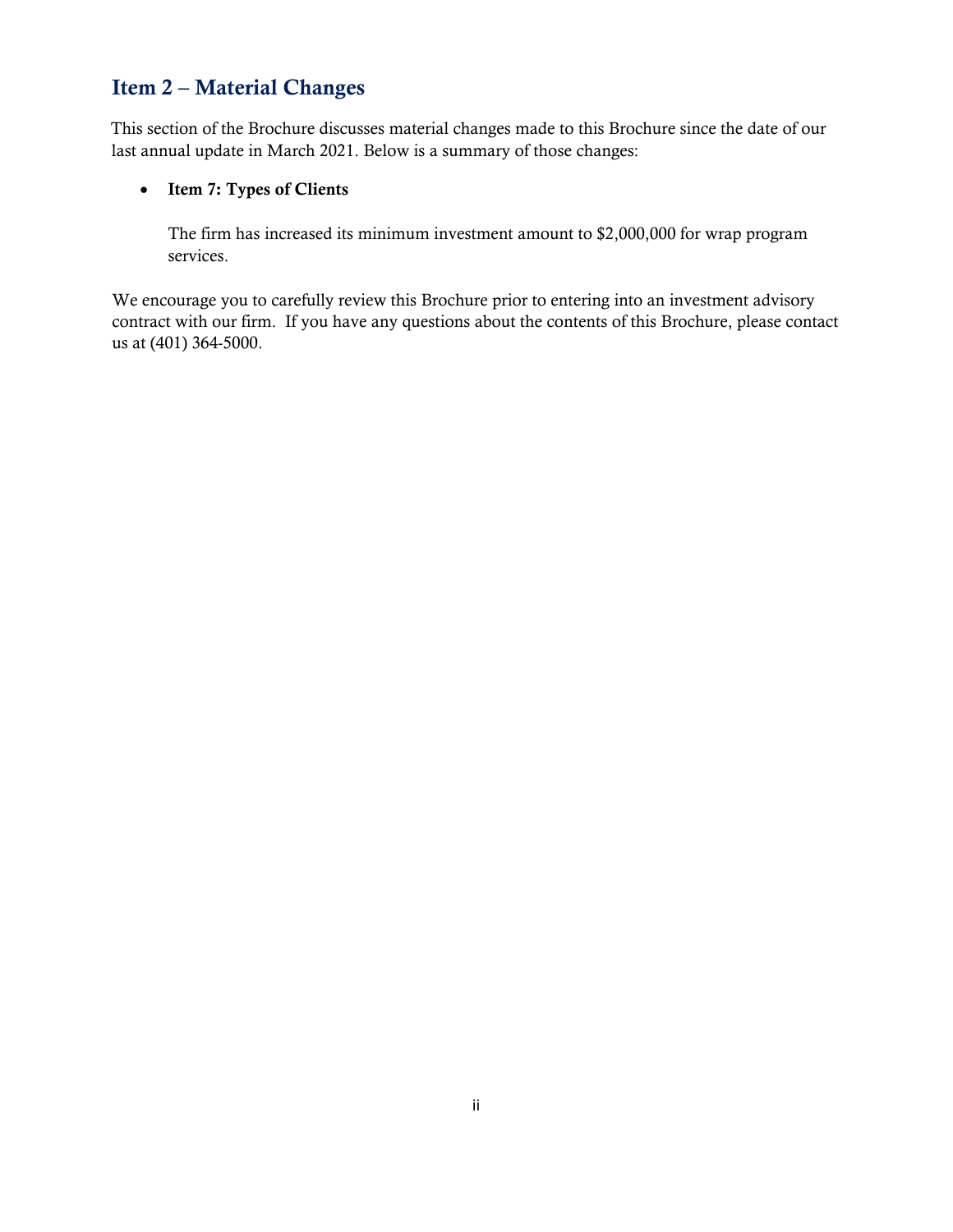# <span id="page-2-0"></span>**Item 3 - Table of Contents**

| Item 11 – Code of Ethics, Participation or Interest in Client Transactions and Personal Trading 10 |
|----------------------------------------------------------------------------------------------------|
|                                                                                                    |
|                                                                                                    |
|                                                                                                    |
|                                                                                                    |
|                                                                                                    |
|                                                                                                    |
|                                                                                                    |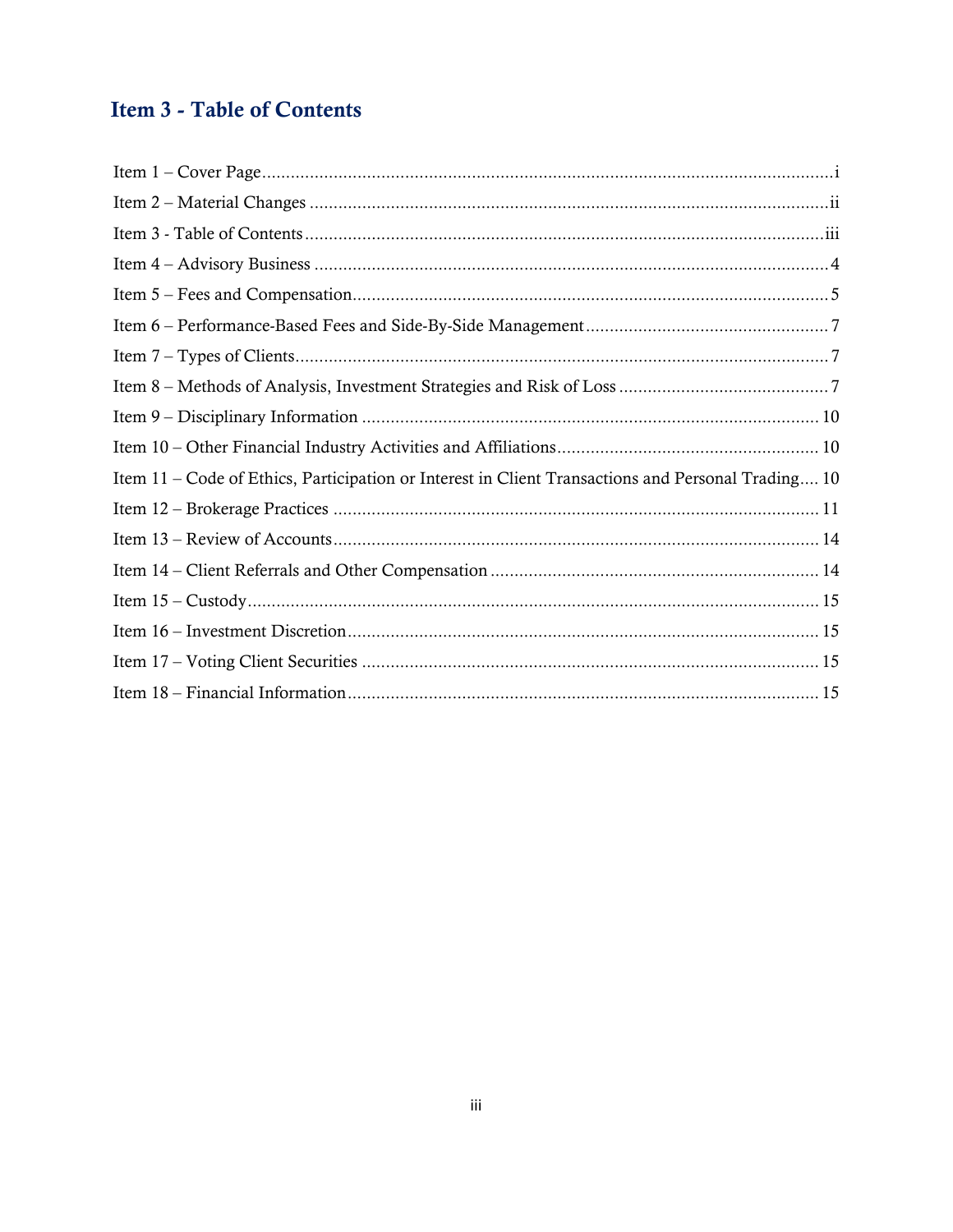# <span id="page-3-0"></span>Item 4 – Advisory Business

#### About Our Firm

McGuire Investment Group, LLC, D/B/A McGuire Wealth Management (MWM) (CRD # 296271) has been registered as an investment adviser with the U.S. Securities and Exchange Commission since July 2018. MWM is based in Rhode Island and is organized as a limited liability company under the laws of the State of Rhode Island.

MWM's principal office and place of business is located at 105 Main Street, Wakefield, RI, 02879. Regular business hours are Monday through Friday 9:00 am to 5:00 pm. The firm can be contacted by phone at (401) 364-5000.

The firm is owned by Dennis McGuire, Jr., who is the firm's Chief Compliance Officer, and Sean McGuire.

#### Types of Advisory Services We Offer

MWM provides general wealth management services to individual investors including portfolio management services and financial planning services. The firm also provides retirement plan services to businesses and other institutional investors.

Regardless of the services provided, each is tailored to the individual needs of a particular client (whether an individual, a family, or a business) through an assessment conducted prior to an engagement. We work with our clients to determine their investment objectives and risk profile and develop a customized investment plan based on their individual needs and goals. This information is then used to develop strategies and solutions to assist the client in meeting their financial goals. Clients may impose restrictions related to the level of discretion granted, the types of investments used, etc. Terms of an actual engagement, including description of service, limitations and restrictions, fees, etc., are all detailed before any engagement begins in a written client agreement.

#### Investment Management and Wealth Management Services

MWM generally provides discretionary portfolio management services to individuals, families and businesses through the firm's Wrap Fee Program whereby participants in the program receive portfolio management, custodial, reporting and clearing serviced for one inclusive fee (see our "Form ADV Part 2A Appendix 1- Investment Management Wrap Fee Program Brochure"). In limited circumstances, MWM may also provide non-discretionary portfolio management services to clients. When providing portfolio management services, the firm not only makes recommendations related to investments, but also implements these recommendations and provides ongoing monitoring and reporting.

As part of our wealth management services, MWM provides financial planning, advice or other strategic assistance in areas such as education funding, retirement planning, estate planning, risk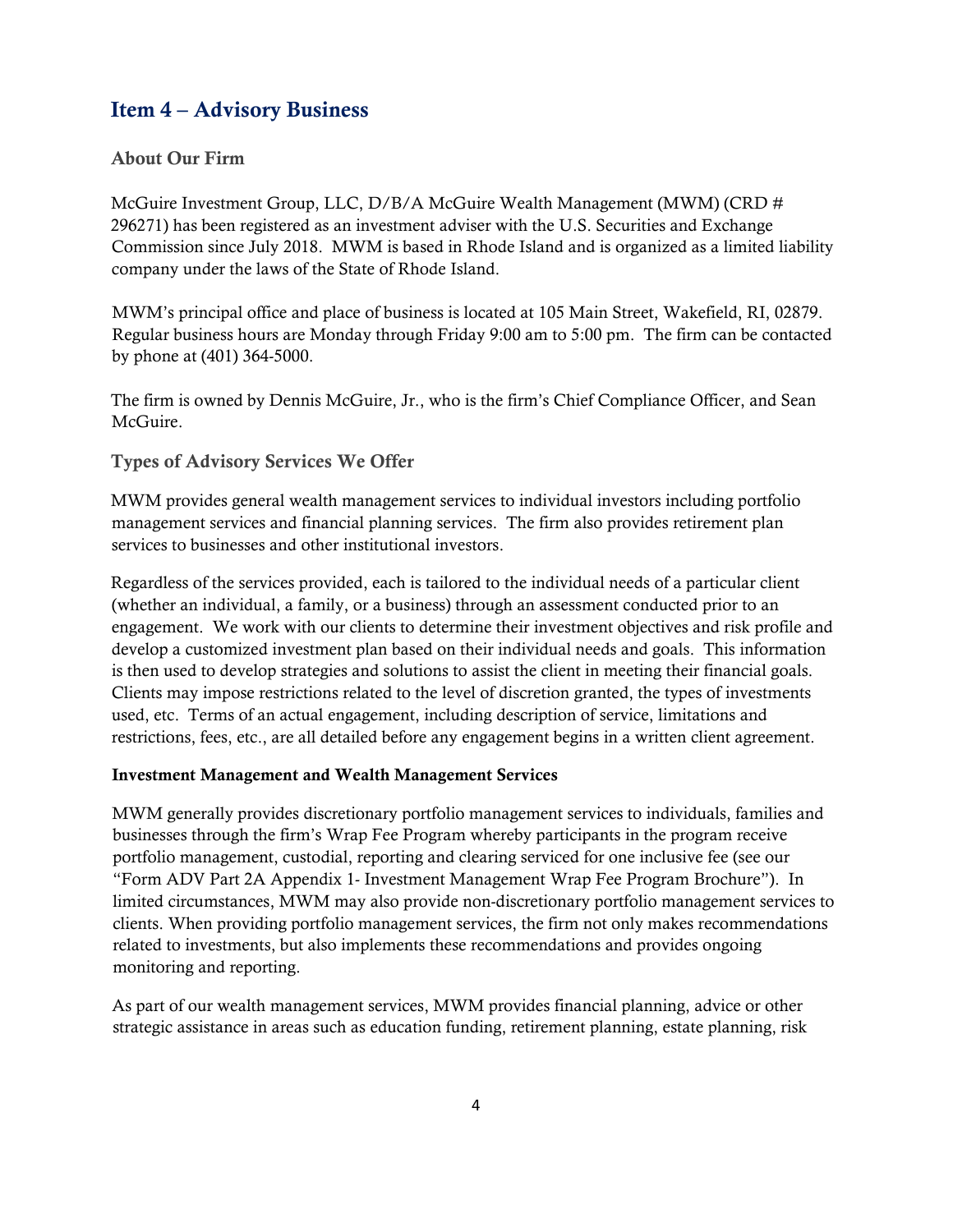management, employee benefits planning, tax planning, etc. We identify goals and objectives, collect, and analyze data, and formulate a personalized strategy.

#### Retirement Plan Services

MWM also provides retirement plan services to businesses which may include plan level services such as discretionary management services, non-discretionary management services, and investment advisory/consulting services related to different types of retirement plans. When providing management services, the firm is responsible for implementing recommendations. When the firm is providing advisory services, the client is responsible for implementation of recommendations.

#### Amount of Assets We Manage

As of December 31, 2021, MWM managed \$687,242,743 in client assets, all of which was managed on a discretionary basis. Additionally, the firm provides retirement plan consulting services on approximately 9,983,731 of retirement plan assets held away.

# <span id="page-4-0"></span>Item 5 – Fees and Compensation

#### How We Are Compensated for Our Advisory Services

MWM's fees vary among the different types of advisory services we offer and may be negotiated at our sole discretion. The specific fees and way fees are charged and calculated are described in the client's investment advisory agreement. Clients should carefully review the investment advisory agreement prior to signing it.

Fees for our advisory services may be higher or lower than fees charged by other advisers who offer similar services. Clients may be charged different fees than similarly situated clients for the same services. Clients should carefully review this Brochure to understand the fees and other sources of compensation that exist among our services prior to entering into an investment advisory contract with our firm.

The firm's standard graduated fee schedule is as follows:

| <b>Assets Under Management</b> | <b>Annual Advisory Fee</b> |
|--------------------------------|----------------------------|
| First \$500,000                | 1.50%                      |
| Next \$500,000                 | $1.25\%$                   |
| Next \$4,000,000               | 0.85%                      |
| Next \$5,000,000               | $0.75\%$                   |
| Amounts over \$10,000,000      | 0.60%                      |

Fees are calculated and charged quarterly in advance based on the ending balance of the preceding quarter and are typically deducted directly from the client's account.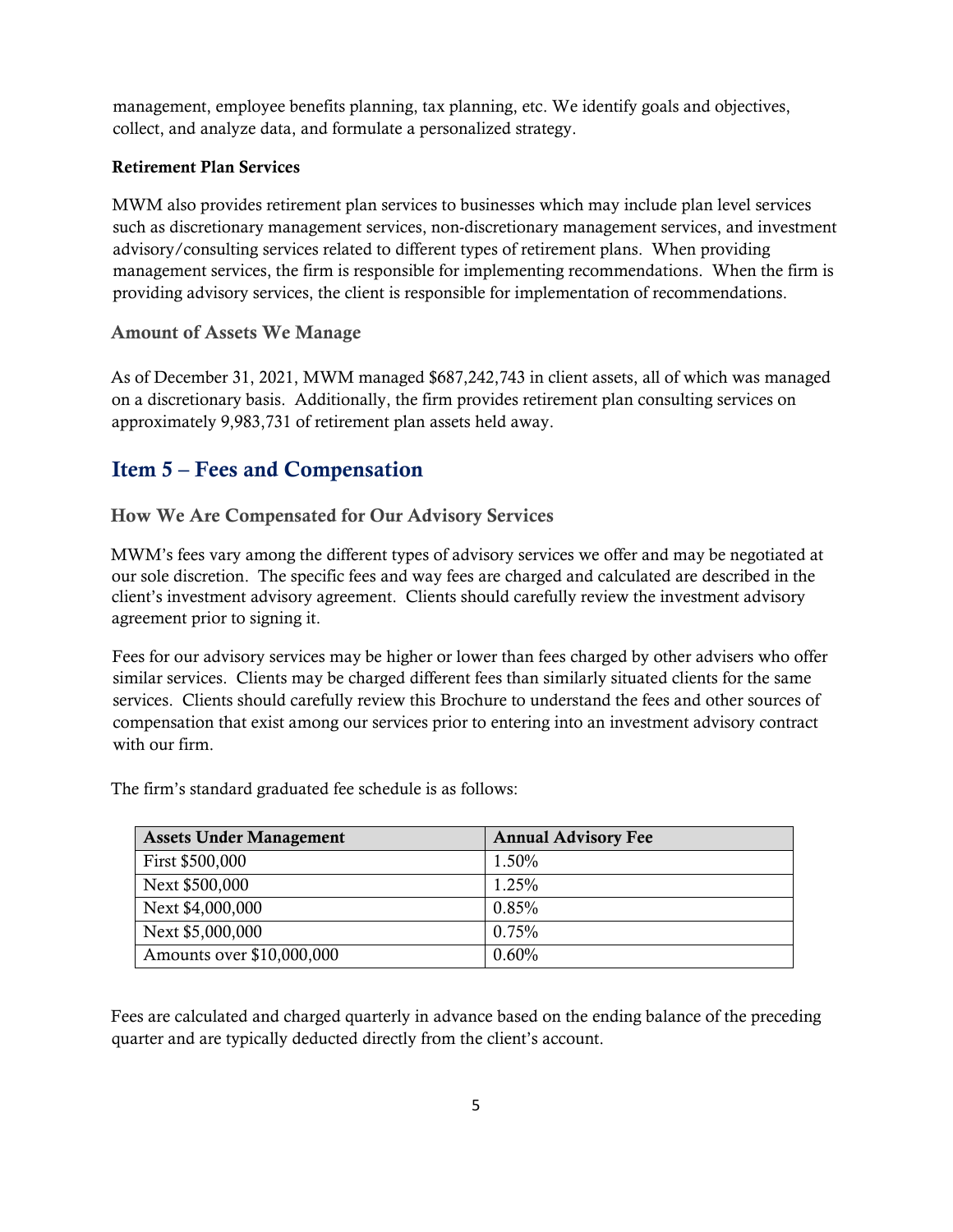#### Investment Management and Wealth Management Services

Investment management services are provided under our "Wrap Fee Program" whereby participants in the program receive portfolio management, financial planning, trading, custody reporting, and clearing services for one all-inclusive fee. A wrap fee program may or may not be the lowest cost option for clients who would like to restrict investments to open-end mutual funds or other longterm investment products. See our "Form ADV Part 2A Appendix 1- Investment Management Wrap Fee Program Brochure" for fee related information.

#### Retirement Plan Services

Fees charged for retirement plan services may be charged in advance or in arrears depending on the service provided. Fees may be fixed or asset-based (not to exceed 1.5% annually), and are negotiable depending on the complexity of the service. Fee levels (whether fixed or asset based) are primarily based on actual services to be provided.

Fees may be deducted directly from client accounts on a quarterly basis, or clients may elect to alternatively pay fees by check or wire transfer. There is a minimum annual fee of \$1,000 per plan.

Services may be terminated at any time by either party with 30 days written notice to the other party, and fees will be prorated accordingly. Any payments made in advance will be prorated and refunded to the client.

All retirement plan fees paid to MWM are separate and unrelated to any fees or expenses assessed by any broker, custodian, or other outside party.

#### Other Types of Fees and Expenses You May Incur

Clients may incur certain charges imposed by custodians, brokers, third-party investments and other third parties, such as custodial fees, odd-lot differentials, transfer taxes, wire transfer and electronic fund fees, and other fees and taxes on brokerage accounts and securities transactions. Decisions to reallocate your account assets may result in a redemption fee imposed by one or more mutual funds held in your account. Mutual funds and exchange traded funds also charge internal management fees, which are disclosed in a fund's prospectus. Such charges, fees and commissions are exclusive of and in addition to MWM's fee. MWM shall not receive any portion of these commissions, fees, and costs, including any distribution or "12b-1" fees paid by the mutual funds in which your account assets are invested. MWM primarily invests in individual securities that do not have any internal expenses.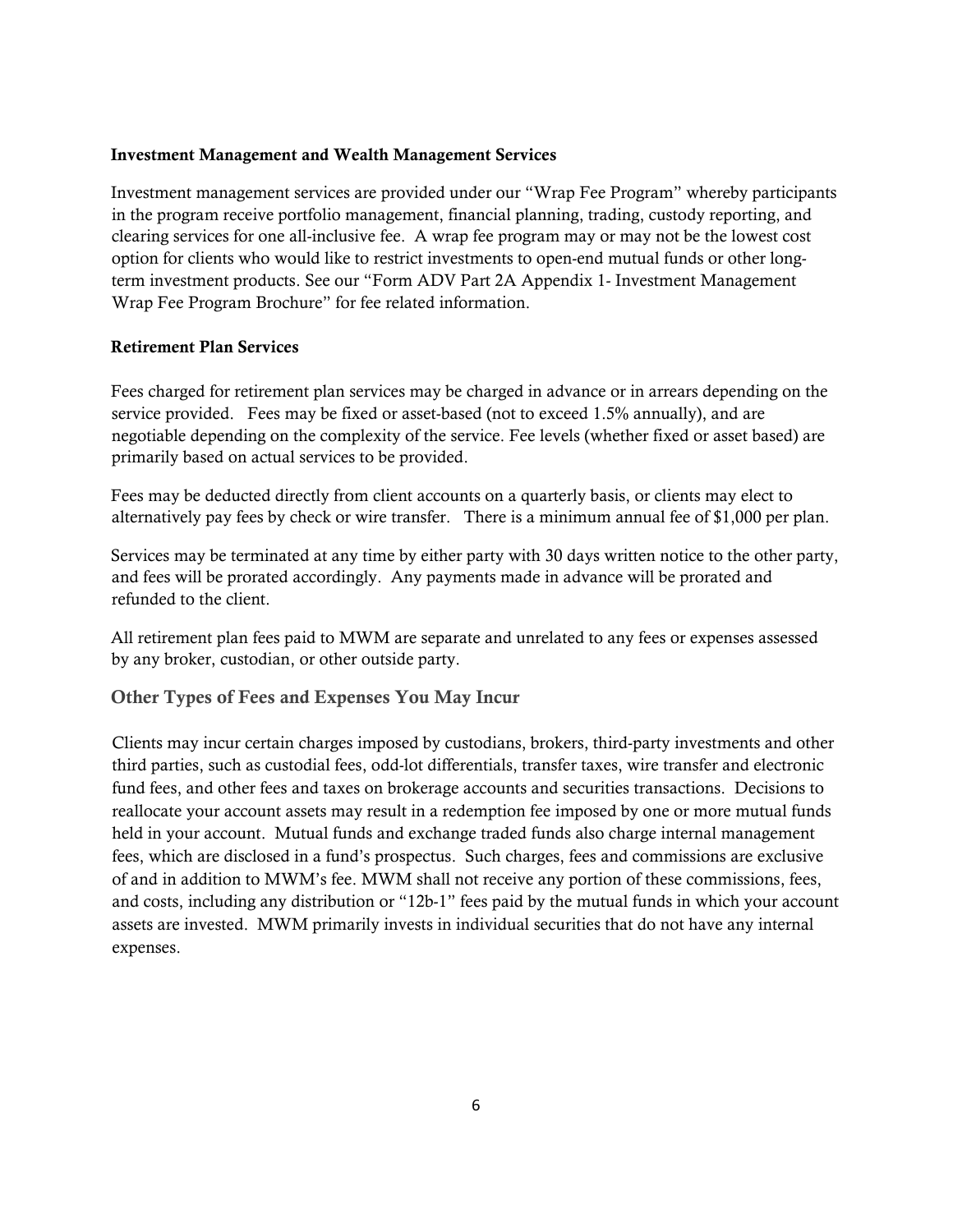# <span id="page-6-0"></span>Item 6 – Performance-Based Fees and Side-By-Side Management

MWM does not charge performance-based fees (fees based on a share of capital gains on or capital appreciation of the assets of a client), and consequently does not simultaneously manage performance-based and non-performance-based accounts.

# <span id="page-6-1"></span>Item 7 – Types of Clients

MWM provides services to individuals, businesses, and retirement plans.

The firm has set a minimum investment amount of \$2,000,000 for Wrap Program services; however, we reserve the right to decline accounts if we feel a relationship would not be beneficial or economical for the client or waive the minimum at our discretion.

# <span id="page-6-2"></span>Item 8 – Methods of Analysis, Investment Strategies and Risk of Loss

#### Methods of Analysis and Investment Strategies

MWM's investment strategy is designed to meet the client's overall financial needs and achieve each client's specific investment goals. An evaluation of a client's financial data and investment objective is used to construct an investment portfolio and create an investment strategy that adheres to an agreed upon risk tolerance and portfolio allocation.

We base our investment policy and portfolio construction on many factors. One important factor is that we seek investments when they represent value, as measured by price to earnings ratios (P/E), price to sales ratios (P/S), and others. We believe market volatility can create value and opportunity. We attempt to take advantage of those opportunities. We believe investment markets can become inefficient and create opportunities. At times, shares of fundamentally strong companies may have stock prices that sell for less than intrinsic value. This may represent an opportunity for a patient long-term investor. It is our belief that the greatest potential for investment success comes from holding an investment for 3, 5, 7 years or longer and not focusing on the short-term.

All investments can have risk of loss and most all investments can fluctuate in market value. We attempt to minimize some of that risk of loss through diversification. We therefore diversify equity investments in numerous ways: by market sectors and industries, by corporate capitalization, by interest rate sensitivity, by economic cycles, and by industry strength, among others.

Our philosophy focuses on investing in many companies that have strong track records of rising revenues and earnings, established management, and are leaders in their respective industries. A large number of our holdings are large capitalization stocks that are considered to be mature, established companies. Our portfolio turnover is typically low.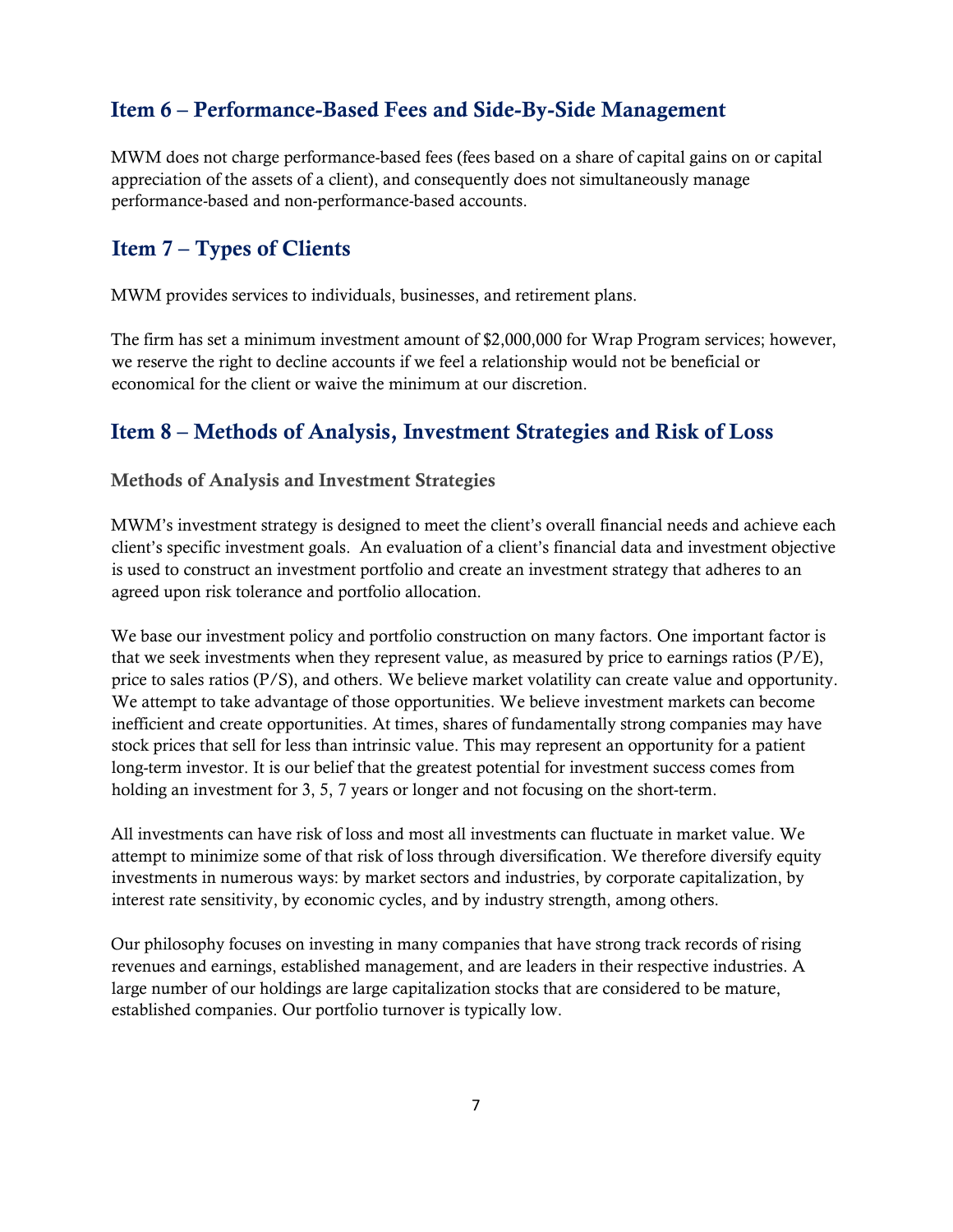As part of our own primary research, we employ numerous analytical tools, including fundamental and technical analysis, market sentiment analysis and quantitative analysis when selecting investments for client accounts. Our investment team has over 83 years of combined investment experience.

At times, certain industry sectors may be under-weighted or omitted due to risk or valuation. Other industry sectors may be over-weighted because of potential opportunities. A broad selection of investments may be used to achieve our client's investment goals and objectives (e.g. ETFs, international investments, etc.). At times, the allocation towards equities may be reduced and the allocation in fixed income and other areas may be increased.

We conduct frequent investment reviews of our client portfolios. We are aware of client's investment objectives, risk tolerance and investment and portfolio suitability. We communicate with clients and review their account objectives and risk tolerance information for accuracy and make changes if needed. At various times, we will re-balance investment allocations within industries and stocks to help achieve clients' long-term investment goals.

#### Risk of Loss

Investing in securities involves risk of loss that clients should be prepared to bear. Such risks include market risk, interest rate risk, currency risk, political risk, and loss of capital, among others. Additionally, certain trading strategies can affect investment performance through increased brokerage activity and other transactions. Each client's propensity for risk however is thoroughly evaluated, documented, and considered throughout the portfolio implementation process. Although MWM intends to manage risk though the careful selection of investments, no investment strategy can ensure a profit or avoid a loss.

We may recommend a variety of security types for your account in an effort to achieve your individual needs and goals. Described below are the material risks associated with investing in the types of securities we generally use in client accounts:

#### Equity Securities

In general, prices of equity securities (common, convertible preferred stocks and other securities whose values are tied to the price of stocks, such as rights, warrants and convertible debt securities) are more volatile than those of fixed-income securities. The prices of equity securities could decline in value if the issuer's financial condition declines or in response to overall market and economic conditions. Investments in smaller companies and mid-size companies may involve greater risk and price volatility than investments in larger, more mature companies.

#### Fixed-Income Securities

The return and principal value of bonds fluctuate with changes in market conditions. Fixed-income securities are subject to interest rate risk and credit quality risk. The market value of fixed-income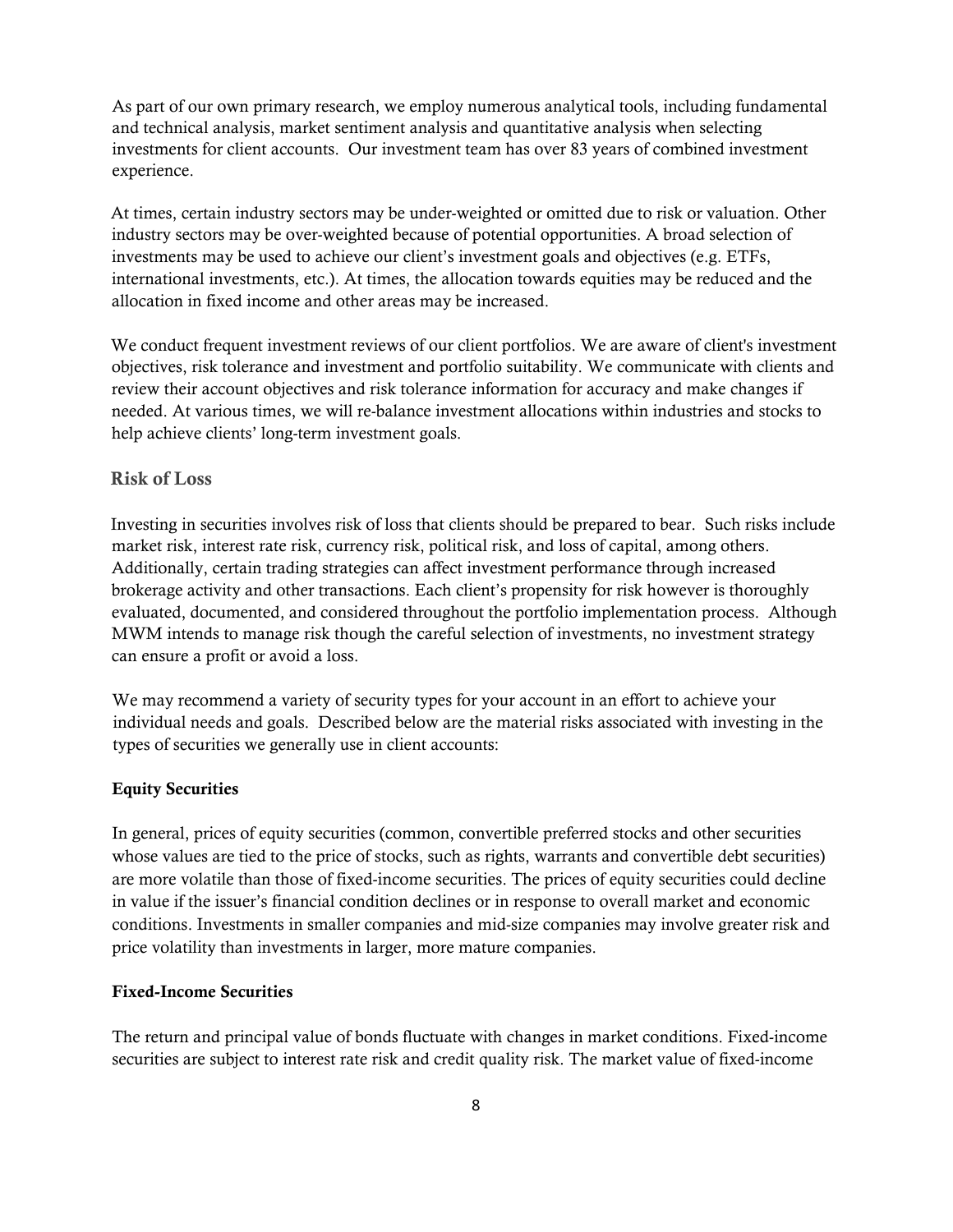securities generally declines when interest rates rise, and an issuer of fixed-income securities could default on its payment obligations. Changes in interest rates generally have a greater effect on bonds with longer maturities than on those with shorter maturities. If bonds are not held to maturity, they may be worth more or less than their original value. Credit risk refers to the possibility that the issuer of a bond will not be able to make principal and/or interest payments. High yield bonds, also known as "junk bonds," carry higher risk of loss of principal and income than higher rated investment grade bonds.

#### Mutual Funds

Mutual funds may invest in different types of securities, such as value or growth stocks, real estate investment trusts, corporate bonds, or U.S. government bonds. There are risks associated with each asset class.

An investment in a money market fund is not insured or guaranteed by the Federal Deposit Insurance Corporation or any other governmental agency. Although money market funds seek to preserve the value of your investment at \$1.00 per share, it is possible to lose money by investing in the fund. Redemption is at the current net asset value, which may be more or less than the original cost. Aggressive growth funds are most suitable for investors willing to accept price per share volatility since many companies that demonstrate high growth potential can also be high risk. Income from tax-free mutual funds may be subject to local, state and/or the alternative minimum tax.

Because each mutual fund owns different types of investments, performance will be affected by a variety of factors. The value of your investment in a mutual fund will vary from day to day as the values of the underlying investments in a fund vary. Such variations generally reflect changes in interest rates, market conditions and other company and economic news. These risks may become magnified depending on how much a fund invests or uses certain strategies. A fund's principal market segment(s), such as large-cap, mid-cap or small-cap stocks, or growth or value stocks may underperform other market segments or the equity markets as a whole.

You can find additional information regarding these risks in the fund's prospectus.

#### Exchange-Traded Funds (ETFs)

ETFs are typically investment companies that are legally classified as open-end mutual funds or unit investment trusts. ETFs differ from traditional mutual funds in that ETF shares are listed on a securities exchange. Shares can be bought and sold throughout the trading day like shares of other publicly traded companies. ETF shares may trade at a discount or premium to their net asset value. This difference between the bid price and ask price is often referred to as the "spread." The spread varies over time based on the ETF's trading volume and market liquidity and is generally lower if the ETF has a lot of trading volume and market liquidity and higher if the ETF has little trading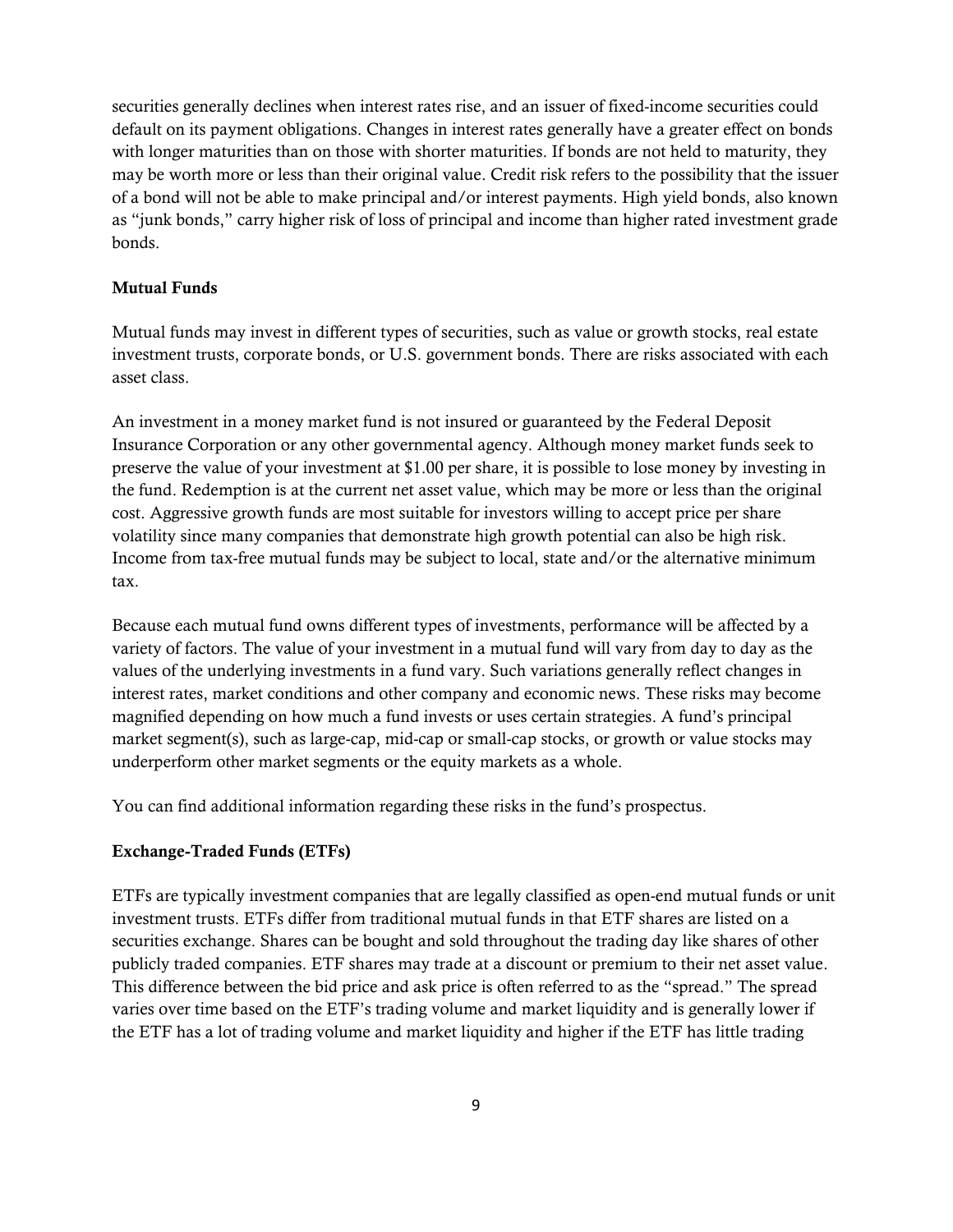volume and market liquidity. Liquidity risks are higher for ETFs with a large spread. ETFs may be closed and liquidated at the discretion of the issuing company.

#### International Investing

The risks of investing in foreign securities include loss of value as a result of political or economic instability; nationalization, expropriation or confiscatory taxation; changes in foreign exchange rates and foreign exchange restrictions; settlement delays; and limited government regulation (including less stringent reporting, accounting, and disclosure standards than are required of U.S. companies). These risks may be greater with investments in in emerging markets. Certain investments utilized by MWM may also contain international securities.

#### Cash and Cash Equivalents

A portion of your assets may be invested in cash or cash equivalents to achieve your investment objective, provide ongoing distributions, and/or take a defensive position. Cash holdings may result in a loss of market exposure.

# <span id="page-9-0"></span>Item 9 – Disciplinary Information

Registered investment advisers are required to disclose all material facts regarding any legal or disciplinary events that would be material to the evaluation of the firm or the integrity of its management. MWM is currently not subject to, nor has ever been subject to, any legal or disciplinary events of a material nature.

## <span id="page-9-1"></span>Item 10 – Other Financial Industry Activities and Affiliations

MWM does not participate in any other financial industry activities and has no other financial industry affiliations.

# <span id="page-9-2"></span>Item 11 – Code of Ethics, Participation or Interest in Client Transactions and Personal Trading

#### Our Code of Ethics

MWM has adopted a Code of Ethics expressing the firm's commitment to ethical conduct. The MWM Code of Ethics describes the firm's fiduciary duties and responsibilities to clients, and details practices for reviewing the personal securities transactions of supervised persons with access to client information. The Code also requires compliance with applicable securities laws, addresses insider trading, and details possible disciplinary measures for violations. MWM will provide a complete copy of its Code of Ethics to any client upon request to the Chief Compliance Officer. You may request a copy of our Code of Ethics by contacting us at (401) 364-5000.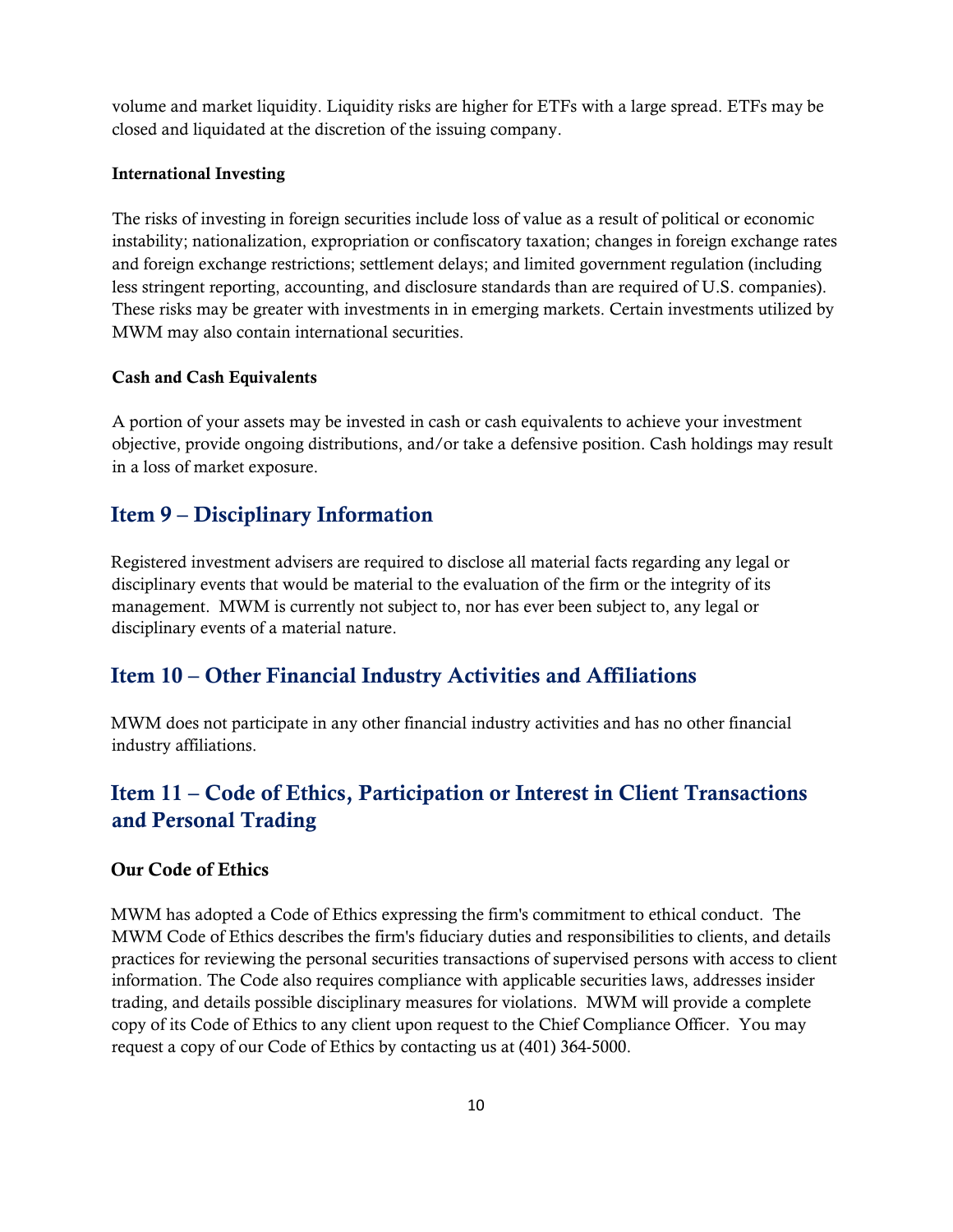#### Trading Conflicts of Interest

Individuals associated with MWM are permitted to buy or sell securities for their personal accounts identical to or different than those recommended to clients. However, no person employed by MWM is allowed to favor his or her own interest over that of a client or make personal investment decisions based on the investment decisions of advisory clients.

In order to address potential conflicts of interest, MWM requires that associated persons with access to advisory recommendations provide annual securities holdings reports and quarterly transaction reports to the firm's Chief Compliance Officer. MWM also requires prior approval from the Chief Compliance Officer for investing in any IPOs or private placements (limited offerings).

#### Participation in Client Transactions

MWM does not effect principal or agency cross securities transactions for client accounts. MWM also does not cross trades between client accounts. Principal transactions are generally defined as transactions where an adviser, acting as principal for its own account or the account of an affiliated broker-dealer, buys from or sells a security to an advisory client. An agency cross transaction is defined as a transaction where a person acts as an investment adviser in relation to a transaction in which the investment adviser, or any person controlled by or under common control with the investment adviser, acts as broker for both the advisory client and for another person on the other side of the transaction. Agency cross transactions may arise where an adviser is dually registered as a broker-dealer or has an affiliated broker-dealer.

# <span id="page-10-0"></span>Item 12 – Brokerage Practices

#### Selection and Recommendation of Broker-Dealers

We do not maintain custody of client assets. Client assets are maintained in an account at a nonaffiliated "qualified custodian," generally a broker-dealer or bank. We are not affiliated with any custodian, but instead all custodians are independently owned and operated. The custodian will hold your assets in an account and we will be able to buy and sell securities on your behalf.

We cannot open accounts for you, but we can assist you in opening an account at whatever custodian/broker you decide to use.

When recommending a custodian or broker for our clients, we consider many different factors, including quality of service, types of services offered, overall capability, execution quality, competitiveness of transaction costs, availability of investment research, reputation of the firm, and financial resources, among other things. In determining the reasonableness of a broker's compensation, we consider the overall cost to you relative to the benefits you receive, both directly and indirectly, from the broker.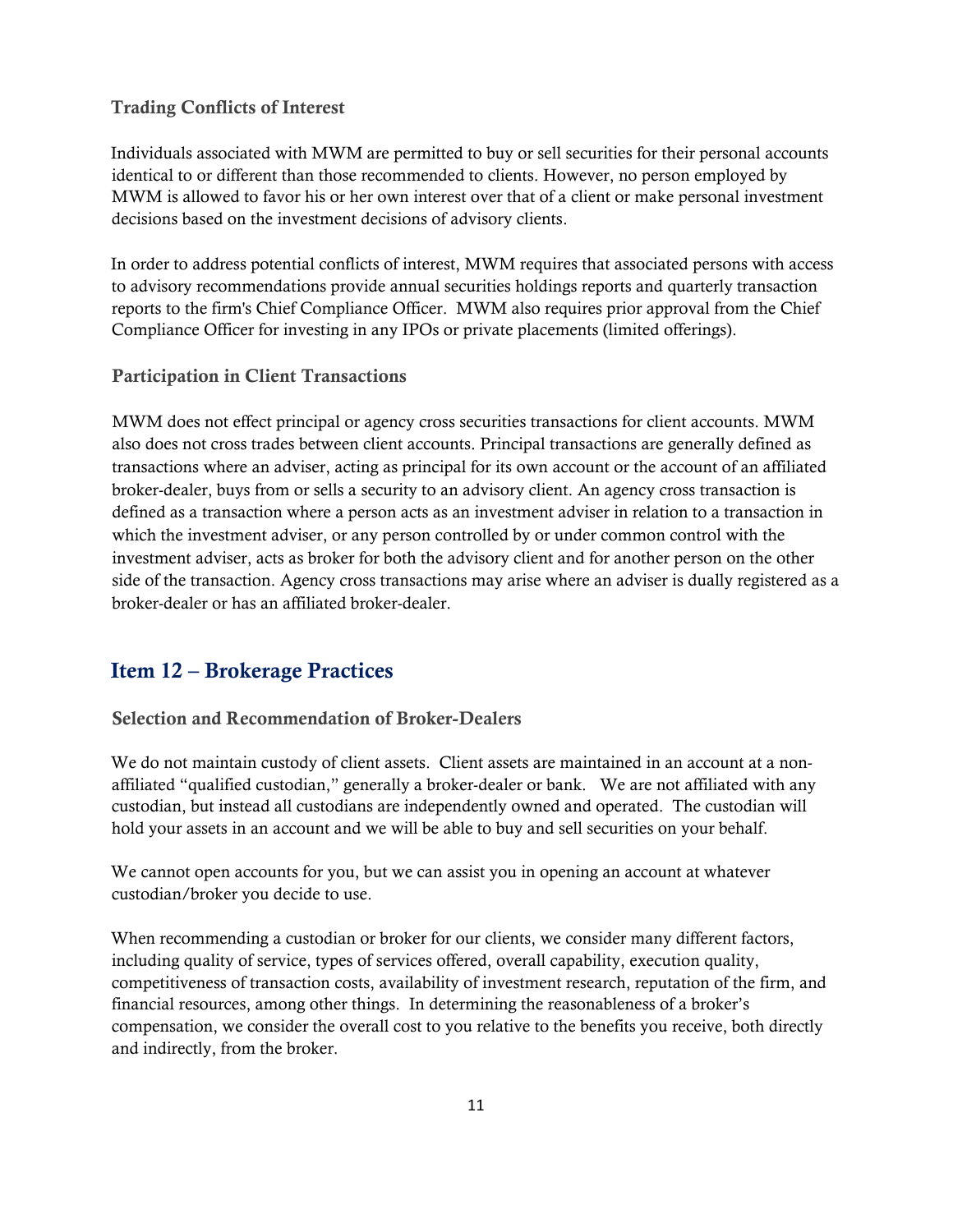#### Your Brokerage and Custody Costs

MWM's investment management fees include costs for trade execution and custodial services. We have negotiated competitive pricing and services with the brokers and custodians we recommend that is based on the condition that our clients collectively maintain a certain level of assets at the custodian. We feel this commitment benefits you because we expect the overall rates you pay will be lower than they might be otherwise.

MWM utilizes Trade-PMR, Inc. ("Trade-PMR") for brokerage and trade execution services. Trade-PMR clears trades and custodies assets with First Clearing, a FINRA member broker-dealer. First Clearing is a trade name used by Wells Fargo Clearing Services, LLC., a non-bank affiliate of Wells Fargo & Company. Trade-PMR acts as an introducing broker dealer on a fully disclosed basis. Trade-PMR and First Clearing are members of SIPC and are unaffiliated registered broker dealers and FINRA members. The brokerage commissions and/or transaction fees charged by Trade-PMR or any other designated broker-dealer are separate of MWM's fee, however, are incorporated into the wrap fee you pay. MWM regularly reviews these programs to seek to ensure that its recommendation is consistent with its fiduciary duty. Factors which MWM considers in recommending Trade-PMR and First Clearing or any other broker-dealer to clients include their respective financial strength, reputation, execution, pricing, research, and service. The commissions and/or transaction fees charged by these brokers may be higher or lower than those charged by other broker-dealers.

In addition, Trade-PMR provides MWM with access to its institutional trading and custody services, which are typically not available to retail investors. These brokerage services include the execution of securities transactions, research, and access to mutual funds and other investments that are otherwise generally available only to institutional investors or would require a significantly higher minimum initial investment.

We have determined that having the custodians execute most trades is consistent with our duty to seek "best execution" of your trades. Best execution means seeking the most favorable terms for a transaction based on all relevant factors, including those listed above.

#### Products and Services Available to Us from Brokers/Custodians

The custodians provide us and our clients with access to its institutional brokerage services, such as trading, custody, reporting, and related services, many of which are not typically available to retail customers. The custodians also make available various support services, some of which may help us manage or administer our clients' accounts, while others may help us manage and grow our business.

Other institutional brokerage services which benefit you directly include access to a broad range of investment products, execution of securities transactions, and asset custody. The investment products available through the custodians include some to which we might not otherwise have access or that would require a significantly higher minimum initial investment by our clients.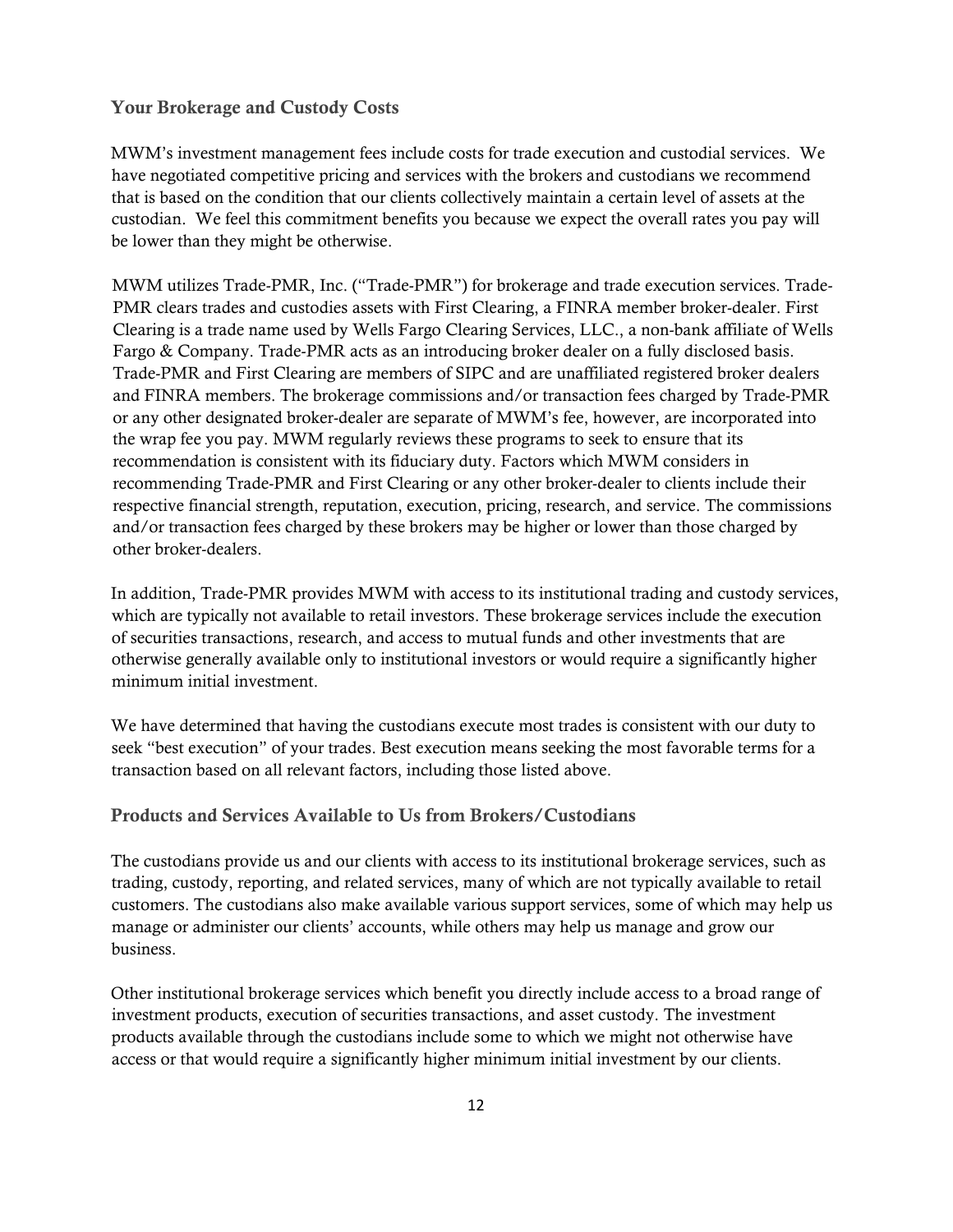The custodians may also make available to us other products and services that benefit us but may not directly benefit you or your account. These products and services assist us in managing and administering our clients' accounts. They include investment research, both the custodians' own and that of third parties. We may use this research to service all or a substantial number of our clients' accounts, including accounts not maintained at the custodians. In addition to investment research, the custodians may also make available software and other technology that provide access to client account data, facilitates trade execution for multiple client accounts, provides pricing and other market data, facilitates payment of our fees from our clients' accounts, and assists with back-office functions, recordkeeping, and client reporting.

The custodians may also offer other services intended to help us manage and further develop our business. These services include educational conferences and events, consulting on technology, compliance, legal, and business needs, publications and conferences on practice management and business succession, and access to employee benefits providers, human capital consultants, and insurance providers, as well as discounts on products and services from third-party providers and discounted negotiated margin and lending rates for our clients.

The availability of these services from the custodians benefit us because we do not have to produce or purchase them. Of course, this may give us an incentive to recommend that you maintain your account with a particular custodian based on our interests rather than yours, which is a conflict of interest. We believe, however, that our recommendation of a custodian is in the best interests of our clients, and is primarily supported by the scope, quality, and price of the custodian's services and not the custodian's services that benefit only us.

#### Research and Other Soft Dollar Benefits

MWM does not participate in soft-dollar relationships.

#### Brokerage for Client Referrals

When selecting broker-dealers for the execution of client securities transactions, MWM does not consider whether we will receive any client referrals from the broker-dealer or any other third-party.

#### Directed Brokerage

As MWM will not request the discretionary authority to determine the broker-dealer to be used or the commission rates to be paid, clients must direct MWM as to the broker-dealer to be used. The commissions and transaction fees charged by these broker-dealers could be higher or lower than those charged by other custodians and broker-dealers. In directing the use of a broker-dealer, it should be understood that MWM will not have authority to negotiate commissions among various broker-dealers or obtain volume discounts. As such, best execution may not be achieved. Not all investment advisers require clients to direct the use of specific broker-dealers.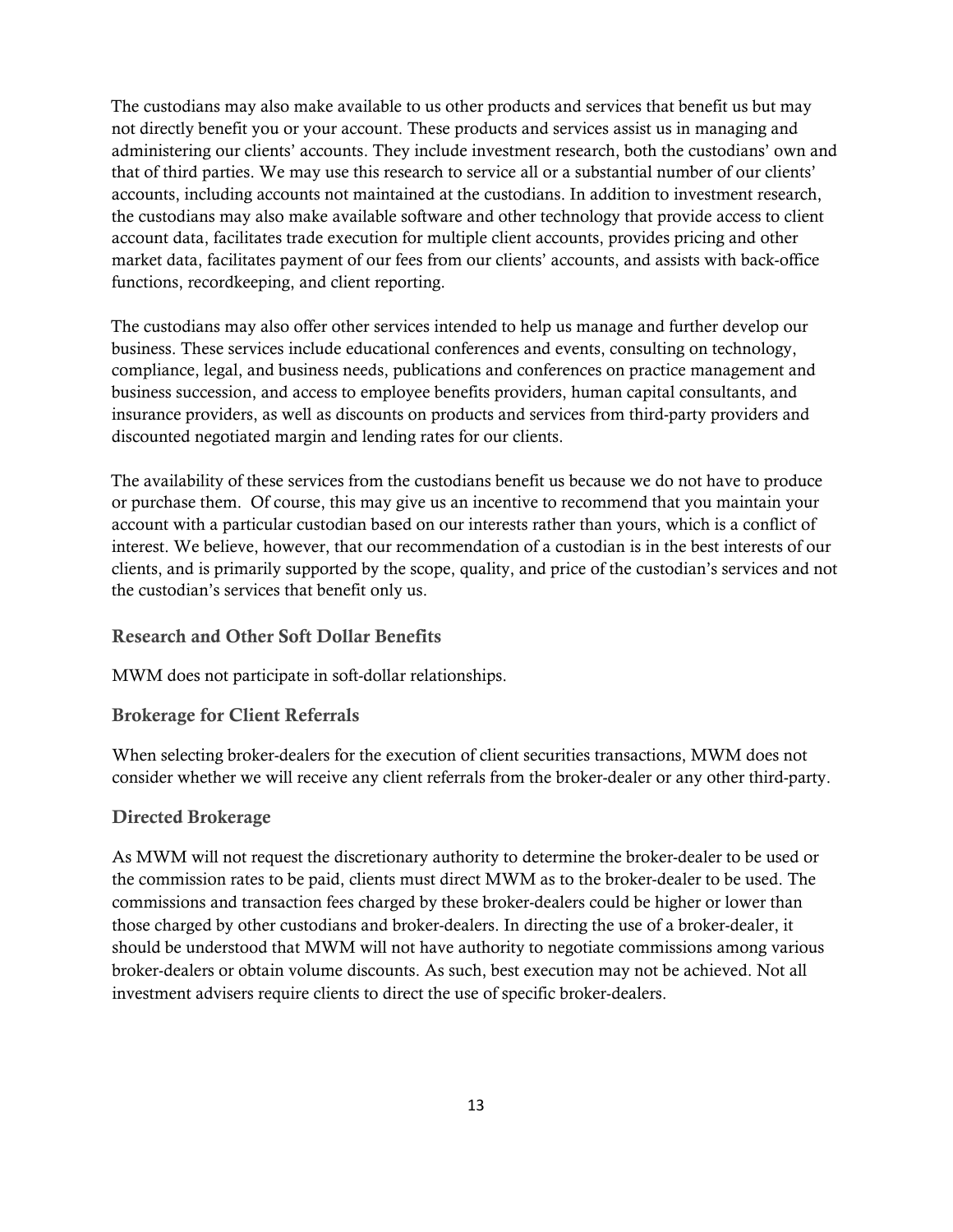#### Aggregation of Transactions

MWM may, from time to time, aggregate client orders into blocks in order to facilitate more efficient account management and execution. When aggregating orders, an average price is given to all participants in the block, or other measures are taken, in order to treat all accounts fairly.

# <span id="page-13-0"></span>Item 13 – Review of Accounts

#### Review of Accounts

Accounts at MWM are reviewed on a periodic basis. Reviews may be general in nature, addressing investment objectives, risk tolerances or asset allocations, or they may be more detailed, depending on circumstances. The level of detail of the review is generally triggered by factors such as market, political, or economic conditions, or the client's individual financial situation. We encourage our clients to discuss their needs, goals, and objectives with us and keep us informed of any changes. Our clients who receive ongoing investment management services are contacted at least annually to determine whether there have been any changes to their financial situation or investment objectives and whether they wish to impose any reasonable restrictions on the management of their account or reasonably modify any existing restrictions. At this time, we will advise any account changes we feel are necessary to help our clients stay on track with meeting their financial goals and consider whether the current services provided by our firm continue to be suitable for their needs.

#### Regular Reports Provided to Clients

In addition to the monthly or quarterly statements and confirmations of transaction that clients receive from the custodian, MWM may provide other reports directly to the client from time to time depending on the type of engagement. Investment management clients, for example, may receive periodic holdings and or performance related reports.

MWM urges clients to carefully review custodial statements and compare them to the reports which we may provide.

## <span id="page-13-1"></span>Item 14 – Client Referrals and Other Compensation

MWM does not compensate any outside parties for client referrals, nor do we receive any compensation or non-cash economic benefit for client referrals.

MWM does, however, receive economic benefits from our executing broker or custodian in the form of the support products and services that are made available to us and to other independent investment advisors. These products and services, how they benefit us, and the related conflicts of interest are described in Item 12 above. The firm may also on limited occasions receive travel expense reimbursements for industry meetings related to market analysis, investment strategies, and practice management. The availability to us of these economic benefits is not based on us giving